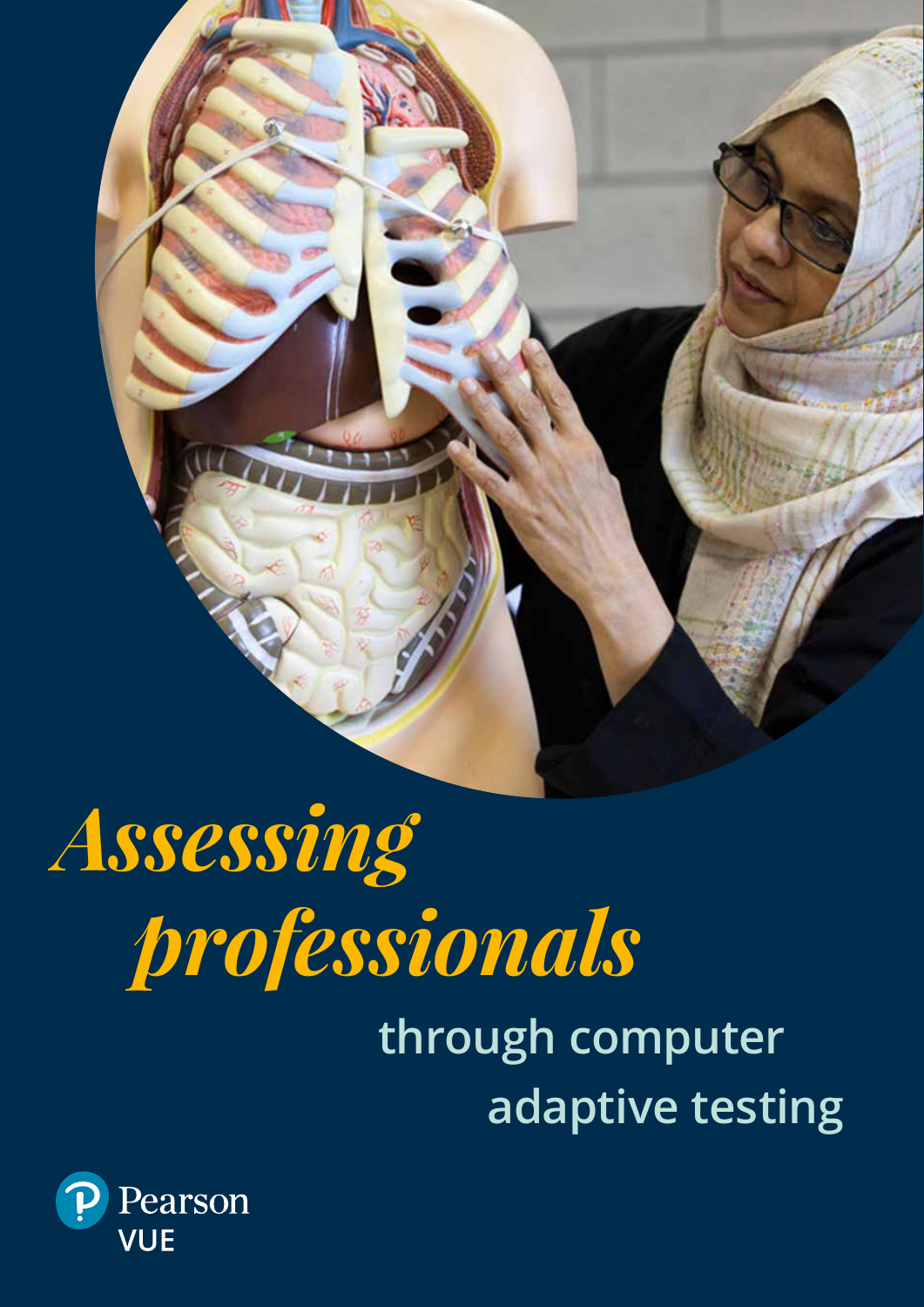## Helping the medical industry to set and improve standards with computer adaptive testing



The need to assess ability and knowledge are perhaps most prevalent in high-stakes testing, upon which entire careers can hinge. The commonality shared by ability and knowledge examinations is their purpose to verify critical attributes that are not only fundamental to professional success but, in many cases, can mean the difference between saving lives and putting them at risk.

#### **Computer-based testing: The remedy for testing many medical professionals**

Today, Pearson VUE, the computer-based testing (CBT) business of Pearson, delivers tests on behalf of nearly 450 organisations and institutions worldwide – over 100 of which operate in the medical industry and test the knowledge and ability of candidates hoping to enter specific professions.

In addition to ensuring greater security, integrity and flexibility, computer-based delivery of these types of examinations provides additional assessment data that cannot be captured with paper and pencil tests. For example, timing data allows test owners to analyse how long candidates spend on individual test questions.

#### **Precise and reliable assessment**

Some test owners use a sophisticated method of administering CBT known as computer adaptive testing (CAT). This mode of administration presents candidates with questions and continuously calculates their ability on-the-fly. When a candidate answers a question correctly, the estimate of his ability is increased, and he is presented with a more difficult question. When a candidate answers a question incorrectly, the estimate of his ability is decreased and, he is presented with an easier question. With this individualised method, the selection of questions maximises the precision of the examination. Since the difficulty of each examination is targeted to ability, the candidate receives a test that is neither too easy nor too difficult for them.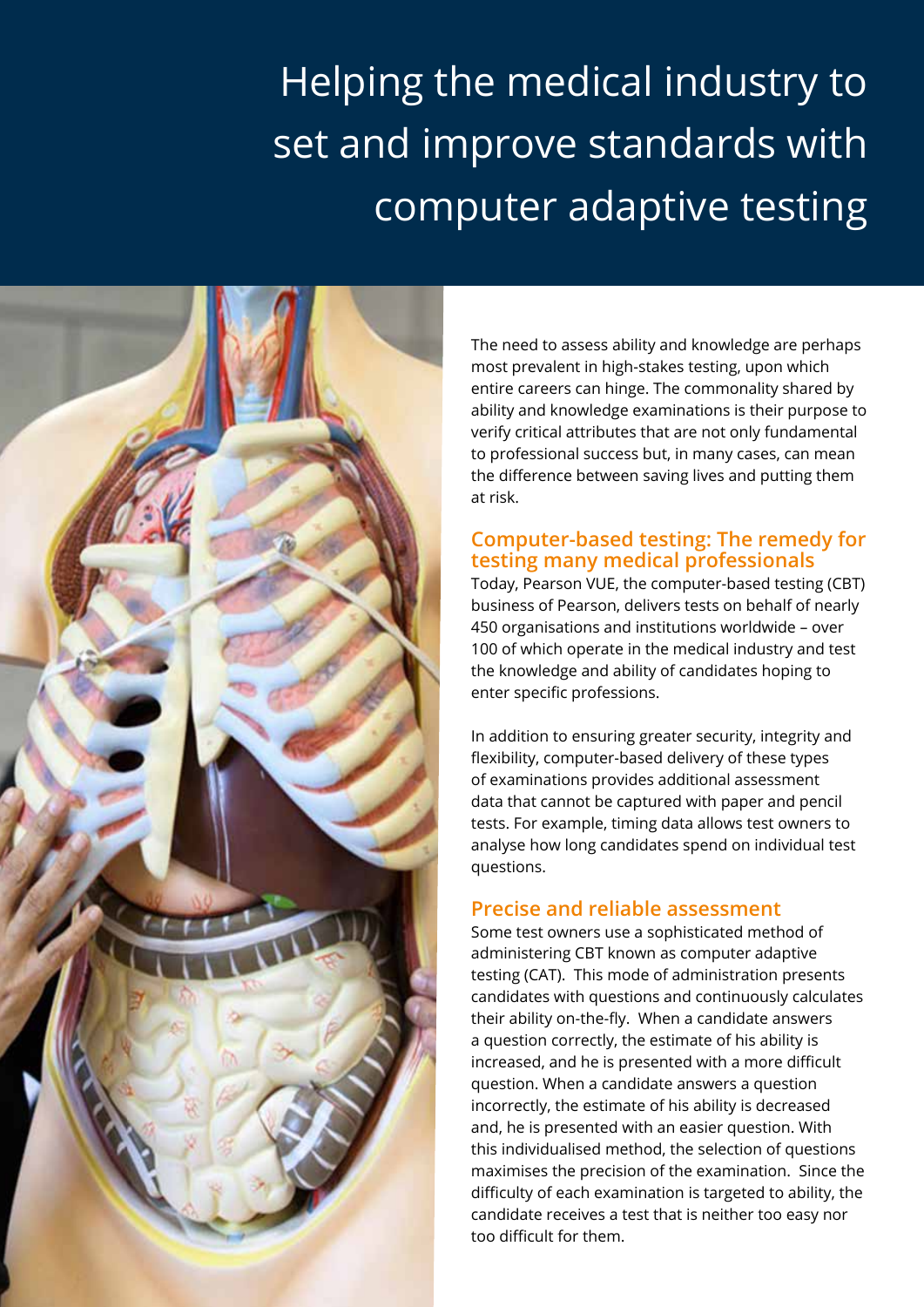CAT draws questions from a large item bank and test questions are selected across the test blueprint. Thus, candidates see a well-balanced examination from both content and difficulty perspectives.



In 2008, the Australian Medical Council (AMC), following trials of computer delivery systems, entered a multi-year agreement with Pearson VUE to effectively assess candidate ability via delivery of a computer-based examination.

Formed following the government's encouragement to run examinations offshore, the partnership provides AMC with a robustly secure solution for candidates pursuing clinical careers.

The independent national standards body for medical education and training then spent the next three years establishing a computer adaptive examination. The AMC realised that not only would an adaptive solution meet its blueprint and prove an advanced security measure, but it would also ensure that candidate ability is measured, as opposed to test-wiseness. One of the first actions the AMC took to establish an effective adaptive solution was to initiate a series of item development workshops to understand how to write item types and differentiate between easy, medium and difficult questions. The integrity of the solution soon became apparent, as candidates are served questions based on their responses.

CAT ensures that candidates receive an individualised examination, targeted to their ability. This arrangement ensures literally millions of permutations of the examination.

An extensive programme of trials and evaluation of the computer adaptive test was implemented by the AMC in 2009 and 2010 with support and technical assistance from Pearson VUE. The trials, together with input from the Pearson VUE psychometricians, enabled the AMC to fine-tune the test prior to its launch in 2011.



**66** The examination has enjoyed significant growth recently, with annual delivery increasing by 40% from 2009 to 2010.

Candidates are able to undertake the multiple-choice examination in a single three and a half hour session at any of nine centres located in Australia or at one of 20 others worldwide, forming an internationally accessible route to Australian medical accreditation. Delivering over 4,000 examinations during test events held on a monthly basis throughout the year, the AMC's use of computer-based delivery has relieved it of time-consuming administrative processes. With no need to transport examination papers, and with assessment data available online, the AMC continues to enjoy a hassle-free approach to administering examinations and reviewing its effectiveness.